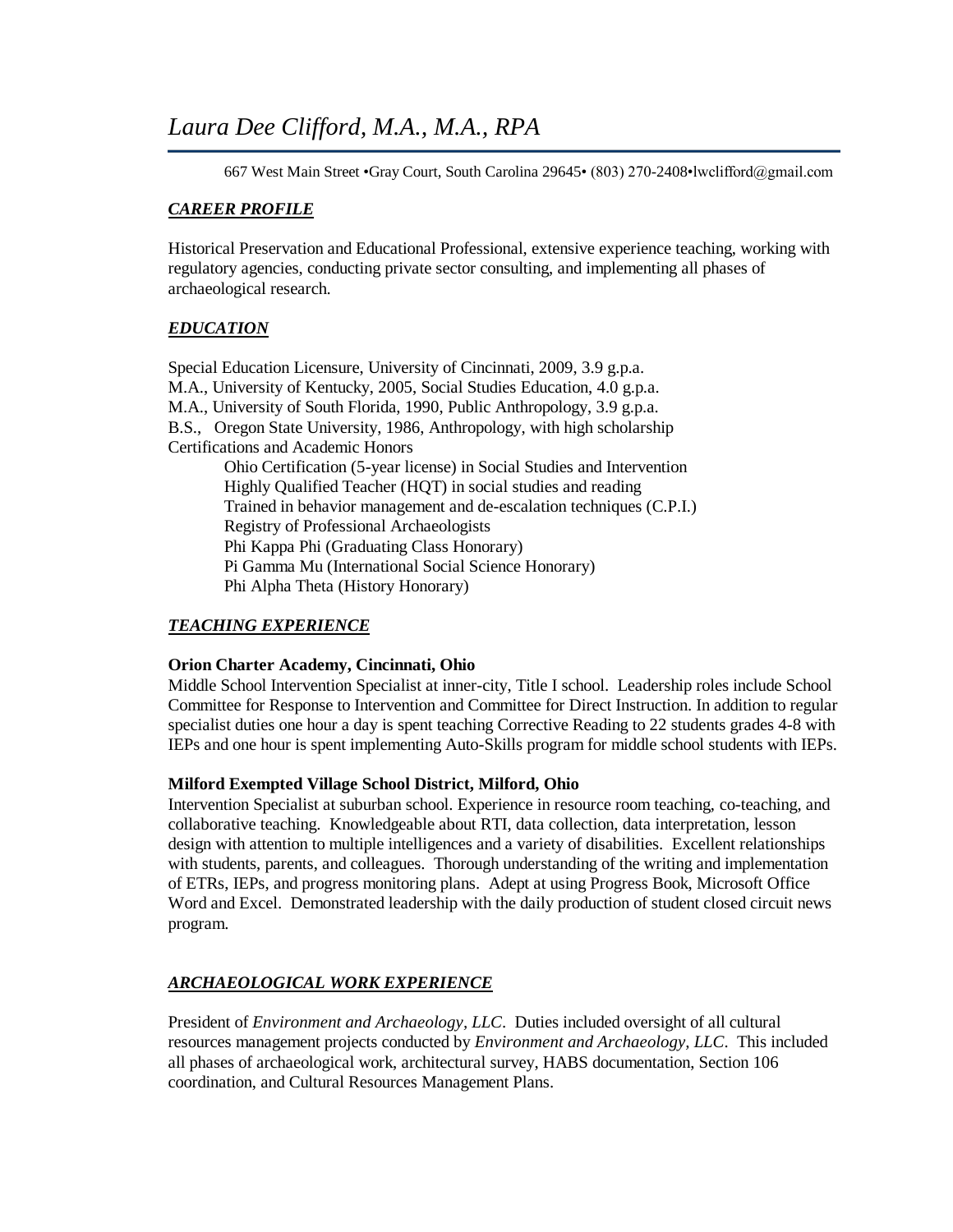Specialized Program Manager *KEMRON Environmental Services, Inc.*: Principal Investigator on all hazardous duty archaeological projects including underwater surveys, OSHA 1910.120 sites, and confined space entry. Specializes in conducting archaeology projects under extreme conditions requiring special training and equipment. Trained for levels D, C, B, and A, PPE, APR and SCBA, air monitoring equipment, and rescue retrieval systems. Experience with Loran C navigation, side scan sonar interpretation, marine magnetometer, and a PADI certified SCUBA diver. CPR certified/Professional Level Rescuer/Paramedic.

Approved Principal Investigator in the following states: Ohio, Indiana, Pennsylvania, West Virginia, Virginia, Wisconsin, Texas, New York, Delaware, Kentucky, Maryland, Michigan, Tennessee, Georgia, and North Carolina. Meets Federal criteria for conducting Principal Investigator level work as defined under 36 CFR 61. Meets criteria for conducting Principal Investigator level work as defined by the Registry of Professional Archaeologists.

## *Selected Project Experience*

## **South Carolina Institute of Anthropology and Archaeology**

- 2015 The Eastern Woodlands Household Archaeology Data Project.
- 2015 Ph.D. student department of Anthropology.

## **Environment & Archaeology, LLC, 1997 to 2003**

- 2002 Principal Investigator: Phase II study of site 44WY245 in Wythe County, Virginia as part of East Tennessee Natural Gas Company's Patriot Project.
- 2002 Principal Investigator: Phase II study of site 44WG468 in Washington County, Virginia as part of East Tennessee Natural Gas Company's Mainline Expansion.
- 2001 Principal Investigator: Phase I survey of approximately 151 miles of natural gas loop line and 175 miles of natural gas pipeline MAOP uprate in Tennessee and Virginia.
- 2000 Principal Investigator: Phase I survey of approximately 25 miles of pipeline in Bradford County, Pennsylvania, two miles in Tioga County, New York, four miles in Susquehanna County, Pennsylvania and approximately 45 miles of MAOP uprate in northern New Jersey.
- 2000 Principal Investigator: Phase I Survey of approximately 1,450 acres in Boone County, Kentucky for expansion of the international airport.
- 2000 Principal Investigator: Four miles of natural gas pipeline near Rosholt, Wisconsin and nine miles of pipeline near Sheboygan, Wisconsin.
- 2000 Principal Investigator: Seven miles of pipeline in southwest Michigan.
- 1999 Principal Investigator: Phase I survey of approximately 106.8 miles of natural gas pipeline ROW for the EEP 2000 Project in seven sections in New York State.
- 1999 Principal Investigator: Phase II Eligibility Testing of two prehistoric sites in Smyth and Wythe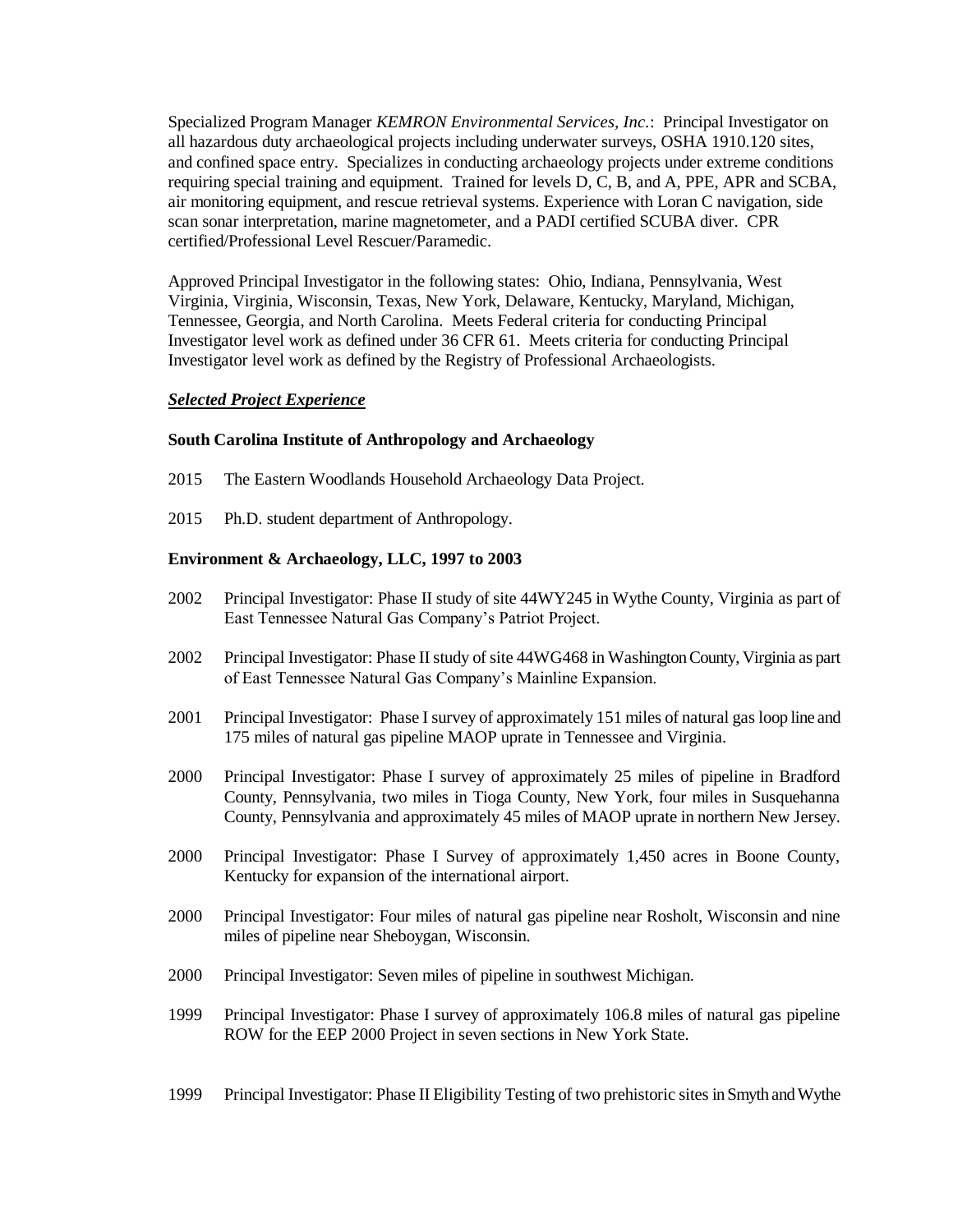Counties, Virginia for the Virginia Expansion Project.

- 1999 Principal Investigator: Phase I Survey of approximately 850 acres as part of an on-going Environmental Impact Statement at the Cleveland/Hopkins International Airport.
- 1998 Principal Investigator: Phase I Survey for the JP-302 Relocation in Westmoreland County, Pennsylvania
- 1998 Principal Investigator: Phase I Survey for the Washington County, Wisconsin 0.55-mile Pipeline Replacement Project.
- 1998 Principal Investigator: Phase I Survey for the new observation well, TW-605, in Tioga County, Pennsylvania.
- 1998 Principal Investigator: Phase I Survey for eight pipeline relocations in various locales in West Virginia.
- 1998 Principal Investigator: Phase I survey of approximately 350 acres for the expansion of the existing Toledo Express Airport in Lucas County, Ohio.
- 1998 Principal Investigator: Phase II survey for the V-6 Hanger Facility at Patuxent Naval Air Station, St. Mary's County, Maryland.
- 1998 Principal Investigator: Phase I survey for the EMTTEF Facility at Patuxent Naval Air Station, St. Mary's County, Maryland.
- 1997 Principal Investigator: Phase I survey for the West Basin Campground at Patuxent Naval Air Station, St. Mary's County, Maryland.
- 1997 Principal Investigator: Phase II underwater excavations of magnetic anomalies in the Gulf of Mexico.
- 1997 Principal Investigator: Phase I survey of approximately 14.4 miles of natural gas pipeline ROW in Washington, Smyth and Wythe Counties, Virginia.
- 1997 Principal Investigator: Phase I survey of approximately 17,000 feet of new underground pipeline and one new natural gas well in Fayette County, Pennsylvania.
- 1997 Principal Investigator: Phase I survey of a new observation well and access road in Tioga County, Pennsylvania.
- 1997 Principal Investigator: Phase I survey of approximately 14.4 miles of natural gas pipeline ROW in Washington, Smyth and Wythe Counties, Virginia.
- 1997 Principal Investigator: Phase I survey of five hydrostatic test manifold construction sites in Smith and Overton Counties, Tennessee.
- 1997 Principal Investigator: Completion of Phase I survey of approximately 500 acres at Ft. Indiantown Gap Military Reservation in Annville, Pennsylvania.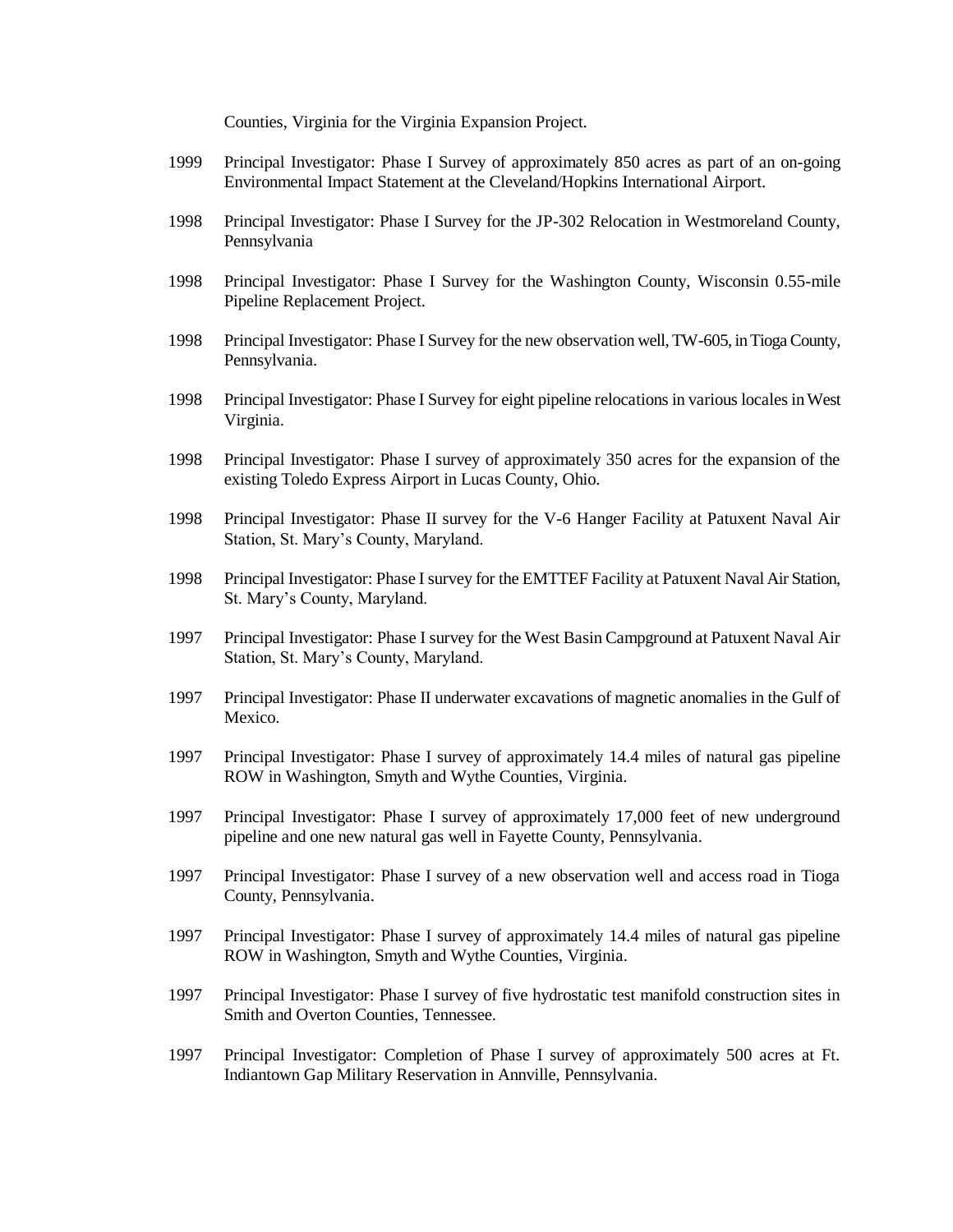- 1997 Principal Investigator: Completion of a Phase I survey of approximately 1,900 acres at the Charlotte/Douglas International Airport, Mecklenburg County, North Carolina.
- 1997 Project Manager: Section 106 consultation for the Part 150 Sound Insulation Program at the Carpenter house, Florence, Boone County, Kentucky.
- 1997 Archaeological resources for the Charlotte/Douglas International Airport located in Charlotte, North Carolina. Work conducted through Landrum and Brown, Inc. for the FAA and Charlotte International Airport.
- 1997 Project Manager: Section 106 consultation and adaptive re-use analysis of two historic structures at the Indianapolis International Airport, Indiana.

#### **KEMRON Environmental Services, 1991 to 1997**

- 1997 Principal Investigator: Phase I Cultural Resources Report East Tennessee Natural Gas 1997 Open Season Expansion Project Bedford, Franklin, and Sullivan Counties, Tennessee. Six miles of pipeline survey.
- 1997 Principal Investigator: Phase I Cultural Resources Report for Proposed 25 Acre Development in Belpre, Washington County, Ohio.
- 1997 Principal Investigator: Phase I Cultural Resources Report TL-275, Extension 3 Wyoming County, West Virginia. Conducted for CNG Transmission Corporation, Clarksburg, West Virginia.
- 1997 Principal Investigator: Phase I cultural Resources Report for Natural Gas well Drilling Sites and Access Roads in Pocahontas County, West Virginia. Conducted for Thornwood Gas, Bradford, Pennsylvania.
- 1997 Principal Investigator: Phase I Cultural Resources Survey for approximately 49 miles of new pipeline right-of-way in Niagara, New York. Conducted for El Paso Energy, Houston, Texas.
- 1996 Principal Investigator: Phase I Cultural Resources Report for two-acre Parcel Located in Pike County, Ohio. Conducted for Oberer Development.
- 1996 Principal Investigator: HABS documentation for Be-466 and Be-769, following survey and evaluation determining structure eligibility for the *National Register of Historic Places*. Work conducted through Landrum and Brown, Inc. for the Cincinnati/Northern Kentucky International Airport 9/27 expansion, Boone County, Kentucky.
- 1996 Principal Investigator: Historical documentation and mitigation of archaeological resources at Be-497. The Aylor House is a circa 1850s hall and parlor log structure. Work conducted through Landrum and Brown, Inc. for the Cincinnati/Northern Kentucky International Airport 9/27 expansion, Boone County, Kentucky. On-going.
- 1996 Principal Investigator: Architectural survey and archaeological resources Phase I/II studies for the Charlotte/Douglas International Airport located in Charlotte, North Carolina. Work conducted through Landrum and Brown, Inc. for the FAA and Charlotte International Airport.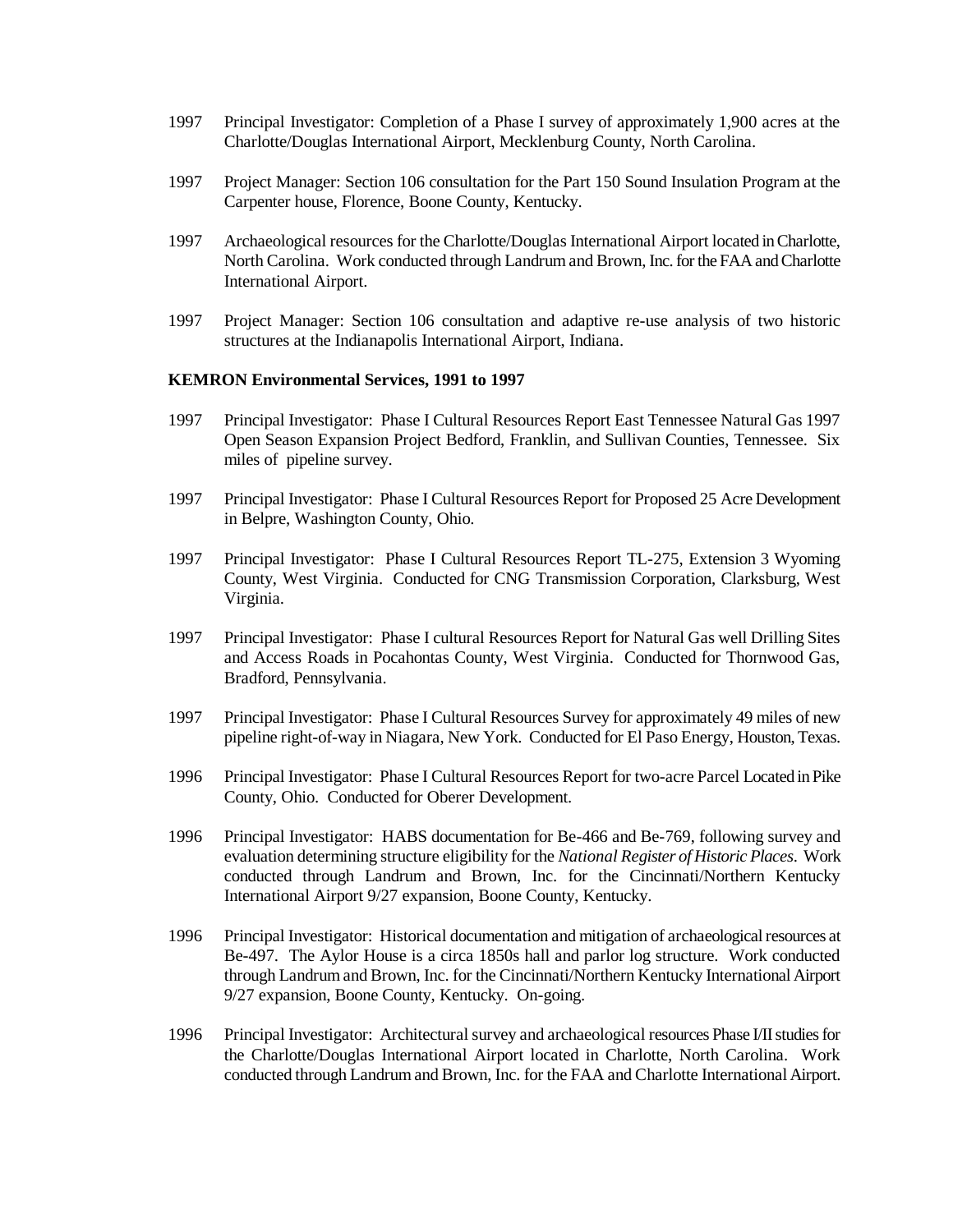- 1995 Principal Investigator: Phase II Testing 33Wn339-341 and 33Wn343 Village of Waterford, Washington County, Ohio. Conducted for the Washington County Engineers Office and the Ohio Department of Transportation.
- 1995 Principal Investigator: Section 106 coordination for the replacement of the Putnam Street Bridge in Marietta, Ohio. Work conducted through Washington County Engineers and ODOT. This complex project involved two National Register Historic Districts and 4(f) impacts. Ongoing.
- 1995 Principal Investigator: Revision of Phase II archaeological investigations for the National Emergency Training Center in Emmitsburg, Maryland. Two sites potentially impacted by construction on a new warehouse. On-going.
- 1995 Principal Investigator: Cultural Resources Management Plan for the National Emergency Training Center in Emmitsburg, Maryland. Conducted for the Federal Emergency Management Administration.
- 1995 Principal Investigator: Phase I cultural resources report for Left Fork No. 1 Prospecting survey. Conducted for Battle Ridge Companies, Inc., Belle, West Virginia. Access roads, corehole locations, and prospect opening locations were surveyed.
- 1995 Principal Investigator: Phase I cultural resources report for the Campbell Station Road Extension, Farragut, Knox County, Tennessee. Work conducted for City Engineers Office, Farragut, Tennessee.
- 1995 Principal Investigator: Phase I cultural resources report for Lick Knob Prospecting survey. Conducted for Battle Ridge Companies, Inc., Belle, West Virginia. Access roads, core hole locations, and prospect opening locations were surveyed.
- 1995 Principal Investigator: Phase I cultural resources report for Skitter Creek III Prospecting survey. Conducted for Battle Ridge Companies, Inc., Belle, West Virginia. Access roads, core hole locations, and prospect opening locations were surveyed.
- 1995 Principal Investigator: Phase I cultural resources survey for the P&G 1995 projects. Work conducted for CNG Transmission Corporation, Clarksburg, West Virginia.
- 1995 Principal Investigator: Phase I cultural resources survey for Four Mile Creek Prospecting Survey located in Kanawha County, West Virginia. Work conducted for Battle Ridge Companies, Inc., Belle, West Virginia.
- 1995 Principal Investigator: Phase I cultural resources survey for the Kingston Haulroad located in Fayette and Raleigh Counties, West Virginia. Work conducted for Battle Ridge Companies, Inc., Belle, West Virginia.
- 1995 Principal Investigator: Phase I underwater cultural resources survey (side scan sonar and marine magnetometer) for one proposed project area located off shore of the Little Creek Wildlife Area on the west side of Delaware Bay. Conducted in conjunction with Marine Search & Survey of Wilmington, Delaware. Conducted for the Delaware Division of Fish and Wildlife.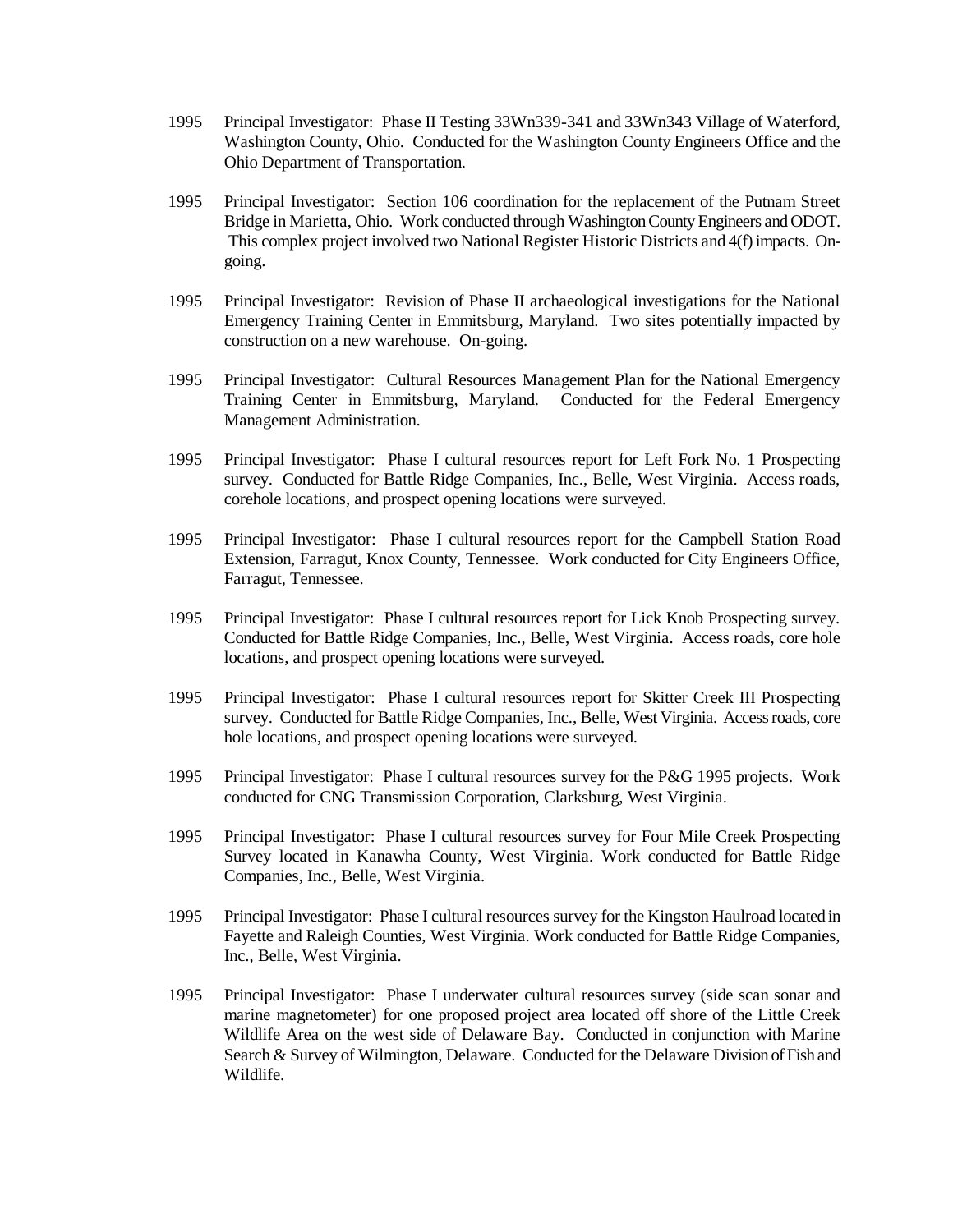- 1995 Principal Investigator: Architectural survey for a new bridge located over the Great Miami River in New Baltimore, Ohio. Work conducted for Lockwood, Jones, and Beals, Inc. in Dayton, Ohio.
- 1994 Principal Investigator: Phase I survey of M-2307 line 10 in Harrison County, West Virginia. Work conducted for CNG Transmission Corporation, Clarksburg, West Virginia.
- 1994 Principal Investigator: Phase I survey of TL-342 natural gas transmission line located in Greene County, Pennsylvania. Work conducted for CNG Transmission Corporation, Clarksburg, West Virginia.
- 1994 Principal Investigator: Phase I survey of L-257-S gas transmission line located in Potter County, Pennsylvania. Work conducted for CNG Transmission Corporation, Clarksburg, West Virginia.
- 1994 Principal Investigator: Archaeological sensitivity survey for Skitter II located in Fayette, Raleigh, and Kanawha Counties, West Virginia. Work was conducted for Battle Ridge Companies, Inc., Belle, West Virginia.
- 1994 Principal Investigator: Phase I survey for Skitter Creek II Prospecting Survey located in Fayette, Raleigh, and Kanawha Counties, West Virginia. Work conducted for Battle Ridge Companies, Inc., Belle, West Virginia.
- 1994 Principal Investigator: Phase I survey for TL-263 gas transmission pipeline located in Boone and Kanawha Counties, West Virginia. Work conducted for CNG Transmission Corporation, Clarksburg, West Virginia.
- 1994 Principal Investigator: Phase I archaeological survey for the expansion of 18R at the Cincinnati/Northern Kentucky International Airport. Work conducted for Landrum and Brown, the FAA and CVG.
- 1994 Principal Investigator: Architectural survey and eligibility determinations on 155 structures potentially noise impacted by the expansion of 18R at the Cincinnati/Northern Kentucky International Airport. Work conducted for Landrum and Brown, the FAA and CVG.
- 1994 Principal Investigator: Phase I survey for the P&G pipeline relocation in McDowell, Harrison, Gilmore, Wetzel Counties, West Virginia. Work conducted for CNG Transmission Corporation, Clarksburg, West Virginia.
- 1994 Principal Investigator: Phase I underwater survey of 13 locations in Delaware Bay and the Delaware Atlantic. Side scan sonar, marine magnetometer, Loran C, plotter. Work conducted in conjunction with Marine Search & Survey for the Delaware Department of Fish and Wildlife.
- 1993 Principal Investigator: Phase I at the Rossburg Launcher/Receiver site located in Rossburg, New York. Work conducted for CNG Transmission Corporation Clarksburg, West Virginia.
- 1993 Principal Investigator: Phase II eligibility testing at the Rossburg Launcher/Receiver site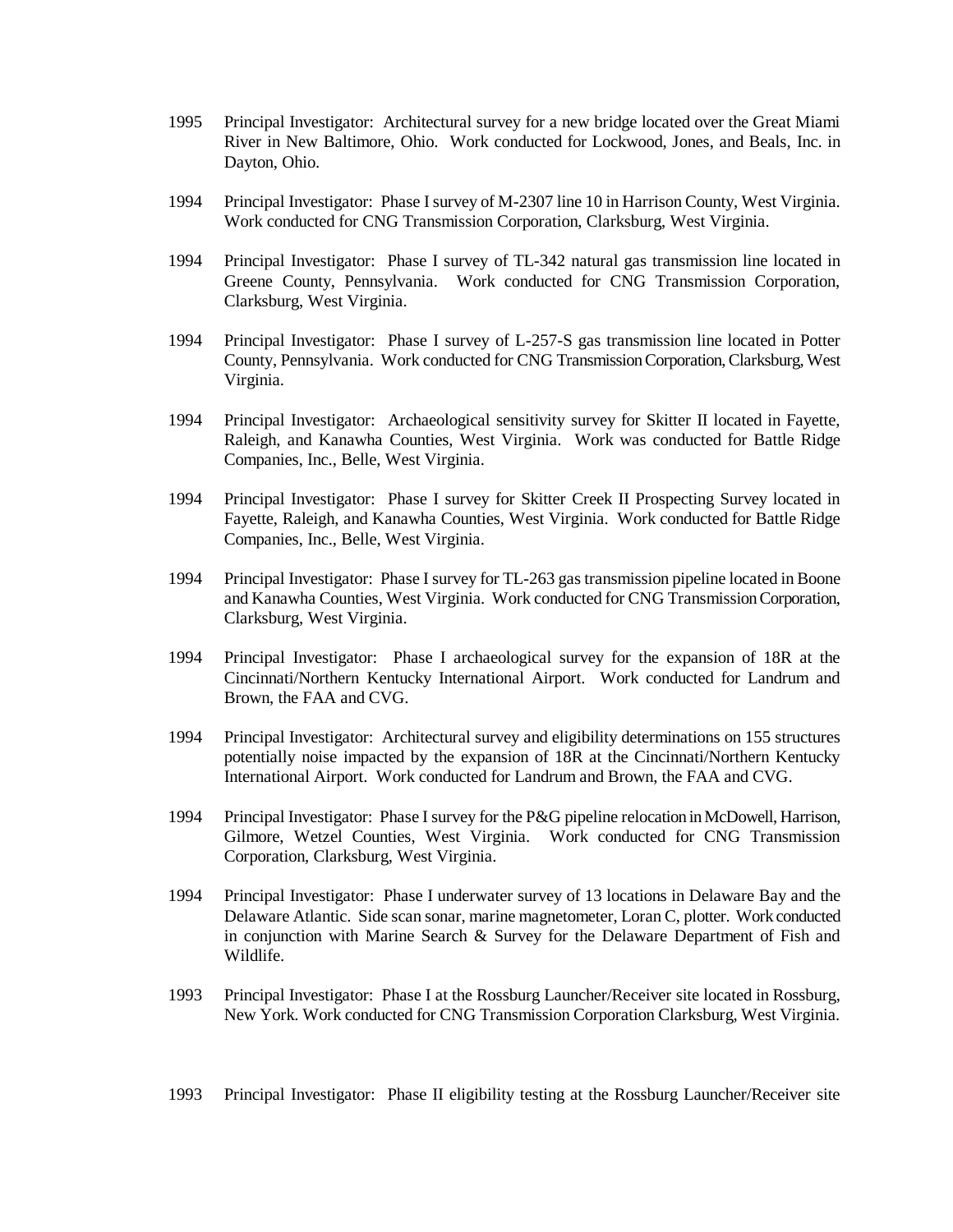located in Rossburg, New York. Work conducted for CNG Transmission Corporation Clarksburg, West Virginia.

- 1993 Principal Investigator: Phase I for TL-263 in Boone and Wyoming Counties, West Virginia. Work conducted for CNG Transmission Corporation.
- 1993 Principal Investigator: Phase I for S-23 located in Lewis County, West Virginia. Work conducted for CNG Transmission Corporation.
- 1993: Principal Investigator: Phase II archaeological survey of Fourmile Creek Watershed approximately 180 acres in Preble County, Ohio. Work conducted for the Soil Conservation Service in Columbus, Ohio.
- 1992 Principal Investigator: Phase I-II archaeological survey of the Big Hollow Dam. Work conducted for the Soil Conservation Service in Columbus, Ohio.
- 1992 Principal Investigator: Phase I archaeological survey of the Lightburn Compressor Station located in Lewis County, West Virginia. Work conducted for CNG Transmission Corporation.
- 1992 Principal Investigator: Phase I archaeological survey of the TL-469, Extension I gas transmission line, Butler County, Pennsylvania. Work conducted for CNG Transmission Corporation.
- 1992 Principal Investigator: Phase I-II underwater archaeological studies conducted in Lake Erie, Ohio. Work conducted for the Army Corp of Engineers, Buffalo District.
- 1992 Principal Investigator: Phase II Eligibility Testing of Six Sites in Beaver, Butler, Cameron, and Clinton Counties, Pennsylvania, for a proposed gas pipeline corridor.
- 1991 Principal Investigator: Combined Phase I and II Archaeological Survey and Eligibility Testing for site 31BW559, Brunswick County, North Carolina.
- 1991 Principal Investigator: Eligibility testing at sites 36Cm46, 36Cm51, and 36Cm52, Cameron County, Pennsylvania, for a proposed gas pipeline corridor.
- 1991 Principal Investigator: Eligibility testing at sites 36Cn199 and 36Cn165 Clinton County Pennsylvania, for a proposed gas pipeline corridor.
- 1991 Principal Investigator: Archaeological investigations for road construction at Jessup Road Cemetery, Cincinnati, Ohio. City of Cincinnati.
- 1991 Principal Investigator: Eligibility testing at site 33Wa503, a nineteenth century blacksmith shop, and deep testing on the Little Miami River for a bridge replacement project, Warren County, Ohio. Warren County Engineers Office and Corps of Engineers.
- 1991 Principal Investigator: Phase I and Phase II Testing in Hamilton County, Ohio, for Metropolitan Sewer District.
- 1991 Principal Investigator: Phase IV Mitigation of site in Hamilton County, Ohio, for Metropolitan Sewer District.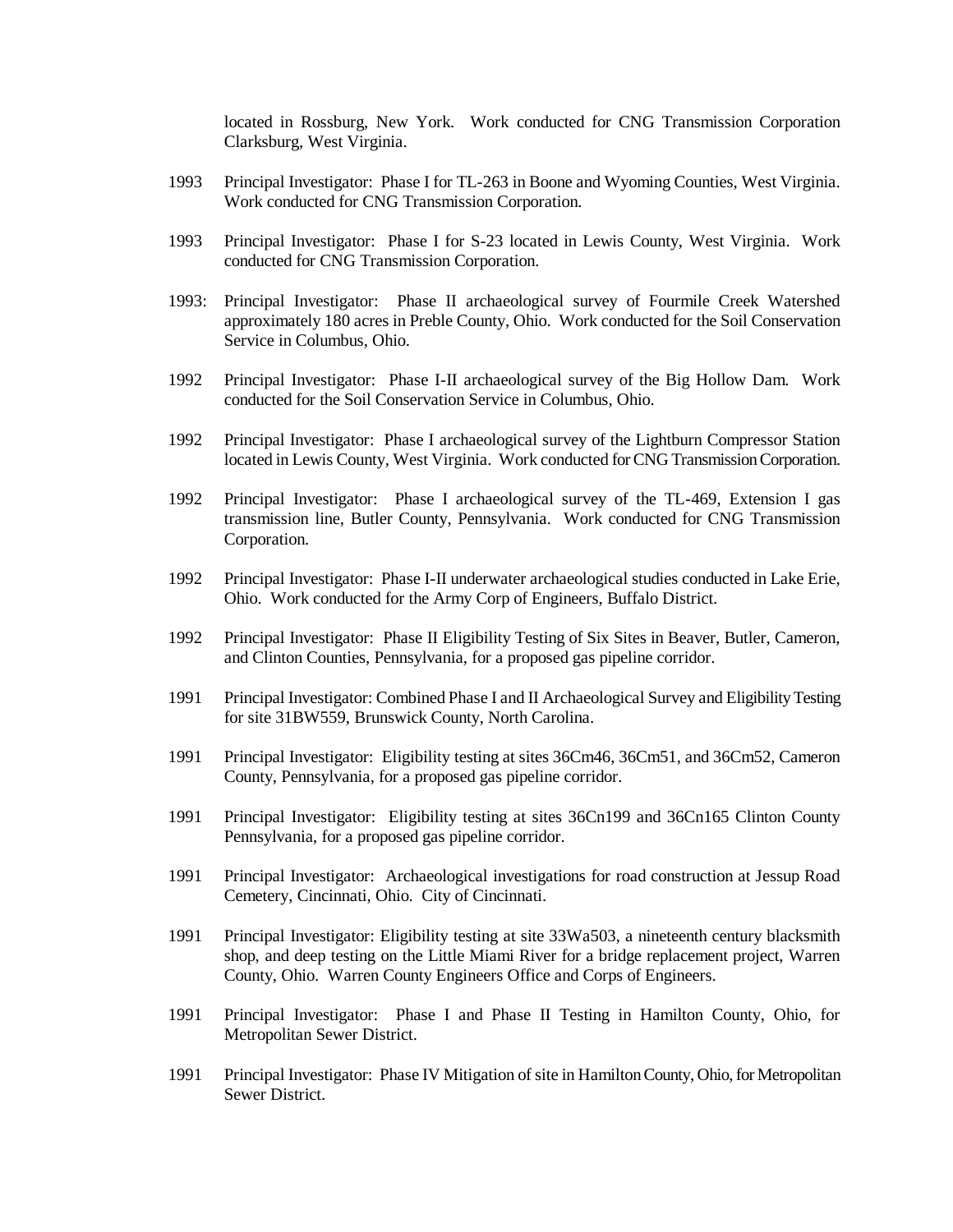1991 Principal Investigator: Archaeological Site Monitoring Program for the Honey Creek Archaeological District in Rockport Indiana.

## **HDR Engineering, 1991**

1991 Historical Archaeologist: Duties included historical background research, field direction, lab analysis, and report writing. Conducted study of Ybor City, Florida.

## **Thunderbird Archaeological Associates, 1990**

- 1990 Staff Archaeologist: Duties included background research, field supervisor, map preparation, and reporting. Involved in Phase I, II, and III excavations in Virginia and West Virginia.
- 1990 Staff Archaeologist/Field Director: A Cultural Resources Assessment of Warm Springs Run, Berkeley Springs, West Virginia. Work conducted for the Soil Conservation Service. Included an historic structure inventory and Phase I archaeological survey. Co-Authored report with Joan Walker and Sue Anderson.

## **Archaeological Consultants, Inc., 1990**

1990 Historic Structures Documenter: Historic structures surveyor for Florida Department of Transportation. Conducted survey of structures greater than 50 years of age in several cities including Parish and Bradenton, Florida that were to be impacted by ROW widening.

## **Formerly Piper Archaeological Research, Inc, (JANUS Research, Inc.) 1989-1990**

- 1990 Research Assistant: Piper Archaeological Research, Inc. (now Janus Research). Responsibilities included researching many of the existing Historic Preservation Ordinances in the State of Florida and making recommendations to the City of St. Petersburg, Florida regarding their development of a similar ordinance.
- 1990 Field Archaeologist: Phase I archaeological survey for Jeff Cloar, Developer in Ormond Beach, Florida.
- 1990 Field Archaeologist: Phase I archaeological survey for Heathrow Development Project in Heathrow, Florida.
- 1989 Field Archaeologist: Phase I archaeological survey in cooperation with the Department of Transportation, Jacksonville, Florida.
- 1989 Field Archaeologist: Phase I archaeological survey in cooperation with the Oak Hill Development Project in Kissimmee, Florida.
- 1989 Field Archaeologist: Phase I archaeological survey for the Magnetic Levitation Development Project in Orlando, Florida. The Disney Corporation.
- 1989 Field Archaeologist: Phase I archaeological survey for Davis and Associates, Inc. Lake Hart Development Project in Kissimmee, Florida.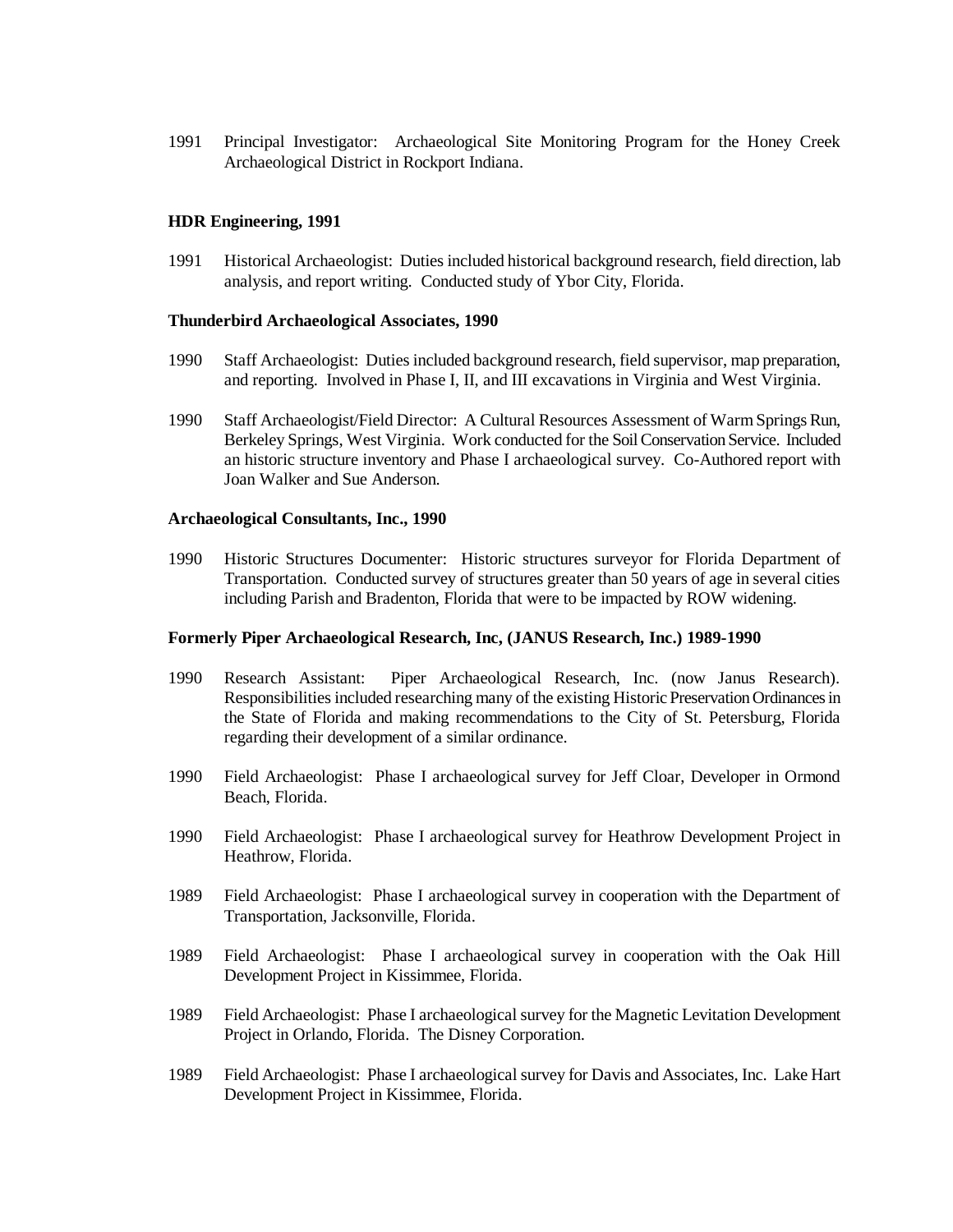### **Tampa Bay Regional Planning Council, 1989**

1989 Project Co-Director: The Tampa Bay Region Coastal Archaeological Project. Conducted for the Tampa Bay Regional Planning Council for the Florida Department of Environmental Regulation, Office of Coastal Management using funds from the National Oceanic and Atmospheric Administration. The project focused on the location and assessment of previously recorded archaeological sites located in Hillsborough, Pasco, Pinellas, and Manatee Counties. Data was collected to assist in the quantification of impacts of development on archaeological sites. All data was entered into the regional Geographic Information System (GIS) data files. Of the 1,275 sites in the region, 704 were visited. Of these 306 were determined to have been destroyed, 82 had undergone major disturbance, 139 had undergone moderate disturbance, and 177 had experienced only minor disturbance. Department of Environmental Regulation document, *The Tampa Bay Coastal Archaeological Survey Project*, was co-authored with Ms. Lee Hutchinson-Neff.

## **University of South Florida, 1988**

- 1998 Staff Archaeologist: Phase I and II archaeological studies for the Pasco County Division of Parks and Recreations. Conducted field work, analysis, and report preparation.
- 1988 Field Archaeologist: Phase I archaeological survey in Tampa, Florida through New South Associates. In cooperation with the Army Corp of Engineers, Florida.
- 1988 Graduate Research Assistant: Responsible for analysis of Archaic period human skeletal remains from the Yellow Houseboat site. Also conducted human skeletal forensic analysis on modern individuals. Supervised Social Sciences Computer Laboratory.

## **College of William and Mary, 1988**

1988 Field Archaeologist: Phase III excavations, artifact analysis, and mapping for various historic sites located on the island of St. Eustatius, West Indies. Solely responsible for complete mapping of 97 headstones, crypts, and tombs on the property of the Dutch Reformed Church. Generated report titled "Map and Description of the Dutch Reformed Church, St. Eustatius."

## *COMMUNITY SERVICE EXPERIENCE*

- 1995-2003 *Fire Fighter/Paramedic*. K-9 Search and Rescue Handler for Grand Paws Search Dog Association. K-9s: Elwood and Burley.
- 2007-2009 *Dog Trainer*. Circle Tail Community Trainer for Service K-9's. K-9s: Multiple.